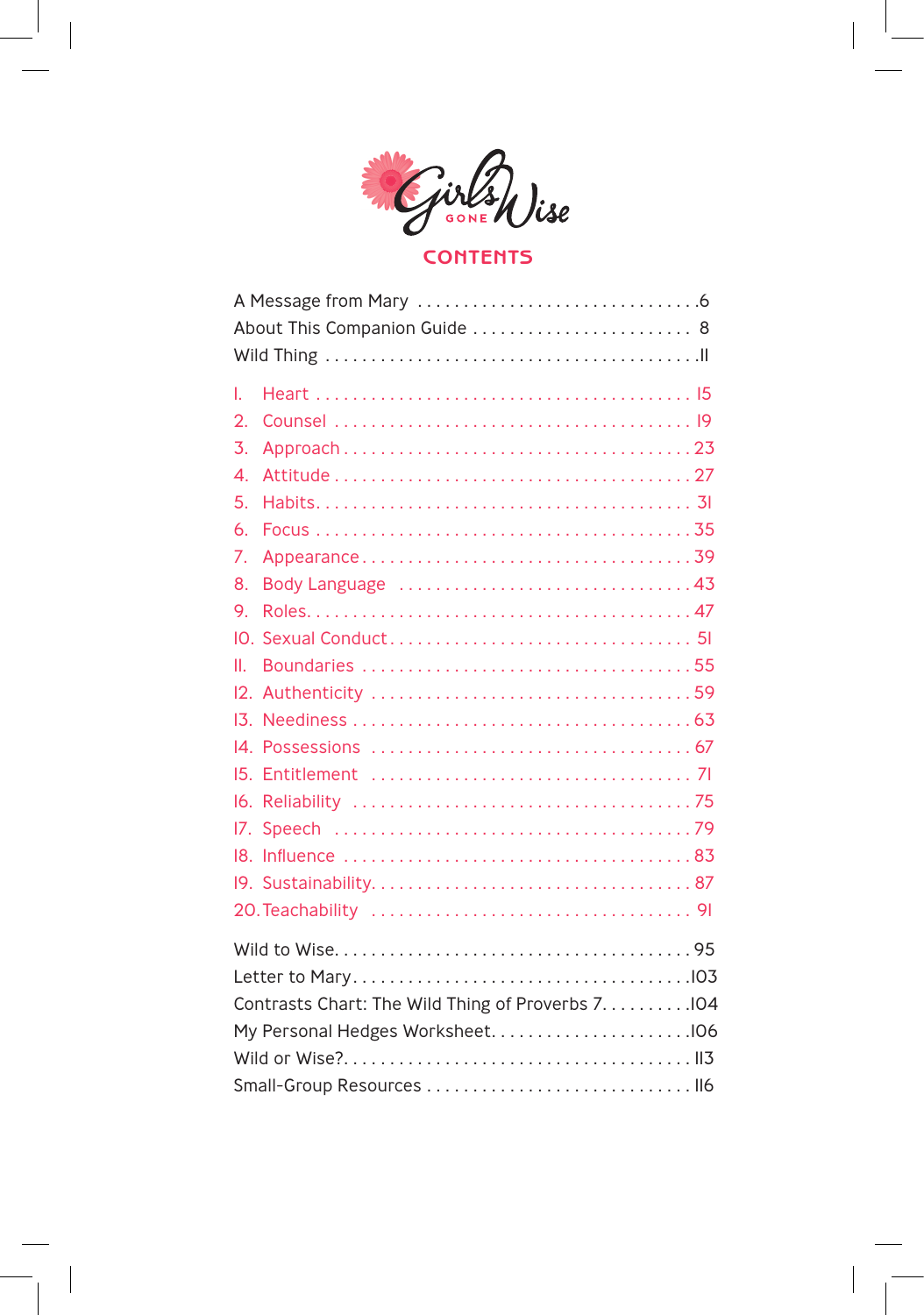# **POINT OF CONTRAST #1**



# HEART

# What Holds First Place in Your Affections?

Girl-Gone-**WILD** Christ Is Peripheral

"Her feet go down to death; her steps follow the path to Sheol; she does not ponder the path of life; her ways wander, and she does not know it."

(Proverbs 5:5–6)

Girl-Gone-**WISE** Christ Is Central

"Her heart has not turned back, nor have her steps departed from your way."

(Psalm 44:18)

#### Read pages 23–33 in the *Girls Gone Wise* book.



### **THE MAIN POINT**

The writer of Proverbs says you can tell a lot about a girl by the way she walks. He advised his son to check out a woman's feet that is, her behavior; the way she acts and talks, conducts herself, and the choices she makes—in order to get an idea of the inner state of her *heart*. A girl's feet and her heart are closely connected. If her *heart* is in love with the Lord Jesus, her *feet* will demonstrate her devotion. A Wise Thing gives the Lord Jesus Christ first place in her heart. Her feet follow the inclination of her heart, so she makes cautious, wise, godly decisions about her relationships with men. A *Wild Thing*, on the other hand, does not have Christ at the center of her affections. Because of this, she makes missteps in her relationship with men. "Her ways wander, and she doesn't know it." What do your feet say about you? If the Sage Father were to watch you walk, would He peg you as a Girl-Gone-Wild or a Girl-Gone-Wise?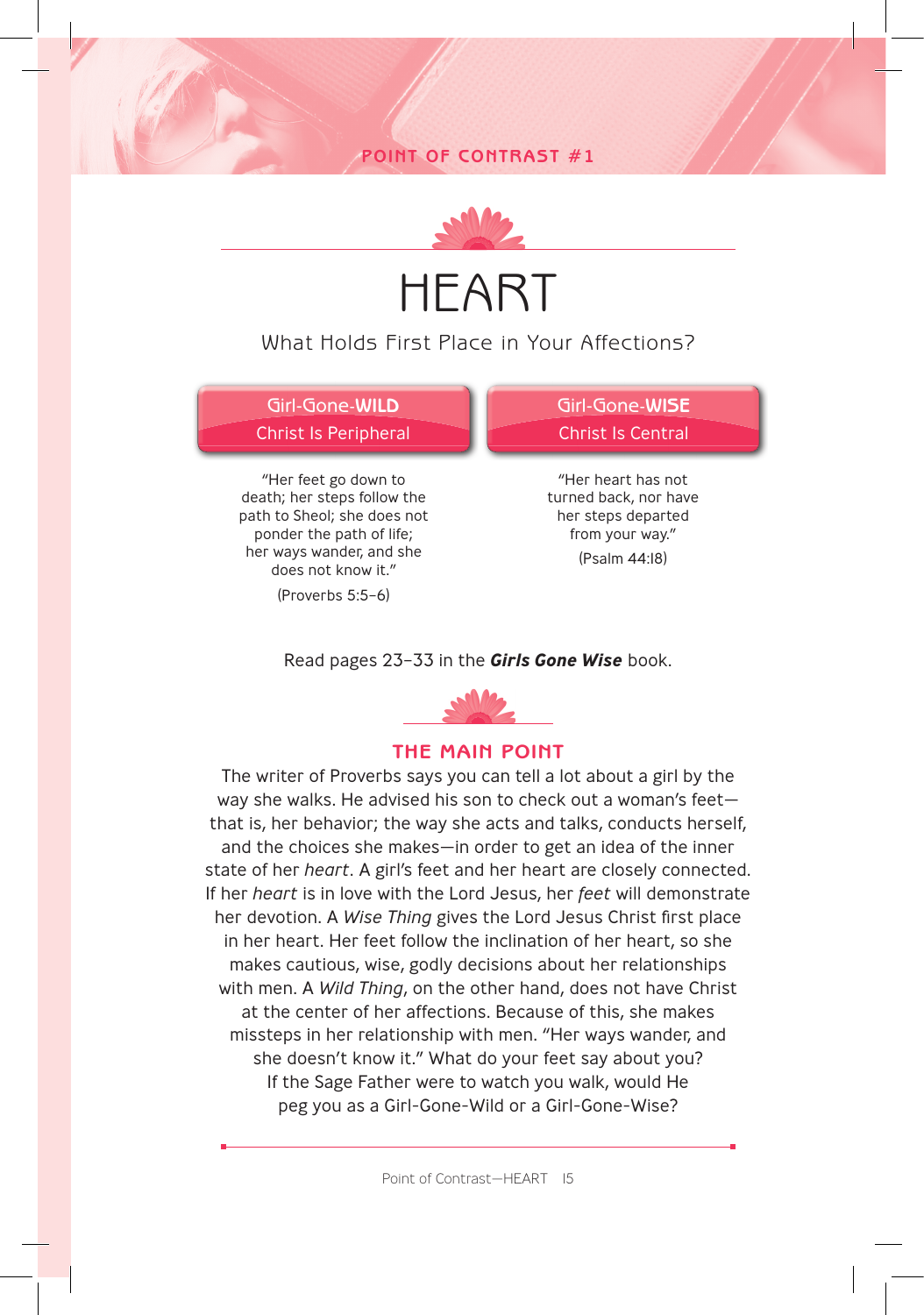**1.** Reread Proverbs 5:5–6 and Psalm 44:18 on the previous page. According to these verses, how does the "way" of a Wild Thing differ from that of a Wise Thing?

\_\_\_\_\_\_\_\_\_\_\_\_\_\_\_\_\_\_\_\_\_\_\_\_\_\_\_\_\_\_\_\_\_\_\_\_\_\_\_\_\_\_\_\_\_\_\_\_\_\_\_\_\_\_\_\_\_\_\_\_\_\_\_\_\_\_\_\_\_\_\_\_\_\_\_\_\_\_\_\_\_\_\_\_\_\_

\_\_\_\_\_\_\_\_\_\_\_\_\_\_\_\_\_\_\_\_\_\_\_\_\_\_\_\_\_\_\_\_\_\_\_\_\_\_\_\_\_\_\_\_\_\_\_\_\_\_\_\_\_\_\_\_\_\_\_\_\_\_\_\_\_\_\_\_\_\_\_\_\_\_\_\_\_\_\_\_\_\_\_\_\_\_

 $\_$  ,  $\_$  ,  $\_$  ,  $\_$  ,  $\_$  ,  $\_$  ,  $\_$  ,  $\_$  ,  $\_$  ,  $\_$  ,  $\_$  ,  $\_$  ,  $\_$  ,  $\_$  ,  $\_$  ,  $\_$  ,  $\_$  ,  $\_$  ,  $\_$  ,  $\_$ 

**2.** In your own words, explain what the Bible means when it refers to a woman's "walk."

\_\_\_\_\_\_\_\_\_\_\_\_\_\_\_\_\_\_\_\_\_\_\_\_\_\_\_\_\_\_\_\_\_\_\_\_\_\_\_\_\_\_\_\_\_\_\_\_\_\_\_\_\_

\_\_\_\_\_\_\_\_\_\_\_\_\_\_\_\_\_\_\_\_\_\_\_\_\_\_\_\_\_\_\_\_\_\_\_\_\_\_\_\_\_\_\_\_\_\_\_\_\_\_\_\_\_

\_\_\_\_\_\_\_\_\_\_\_\_\_\_\_\_\_\_\_\_\_\_\_\_\_\_\_\_\_\_\_\_\_\_\_\_\_\_\_\_\_\_\_\_\_\_\_\_\_\_\_\_\_

GONE

A girl's walk has to do with the overriding inclination of her heart. Her walk demonstrates where her loyalty lies. It reveals whether her heart is inclined toward the Lord or toward other things. *GGW*

- **3.** What does a woman's "walk" reveal about her?
	- $\Box$  What type of shoes she's wearing
	- $\Box$  Which direction she's headed
	- $\Box$  The inclination of her heart
	- $\Box$  Where her loyalty lies
	- $\Box$  Whether she is wild or wise
- **4.** Look up and read the following verses in your Bible. Draw lines to match each reference to the thought it contains:

| Deuteronomy II:2I-23 | If we love Jesus, we will do what He says.                                                                                    |
|----------------------|-------------------------------------------------------------------------------------------------------------------------------|
| John 14:15           | Blessing and victory come from loving God,<br>walking in all His ways, and holding fast to Him.                               |
| 2 John I:5-6         | From the beginning, the Lord has stressed<br>the importance of the heart-foot connection;<br>love means walking in obedience. |

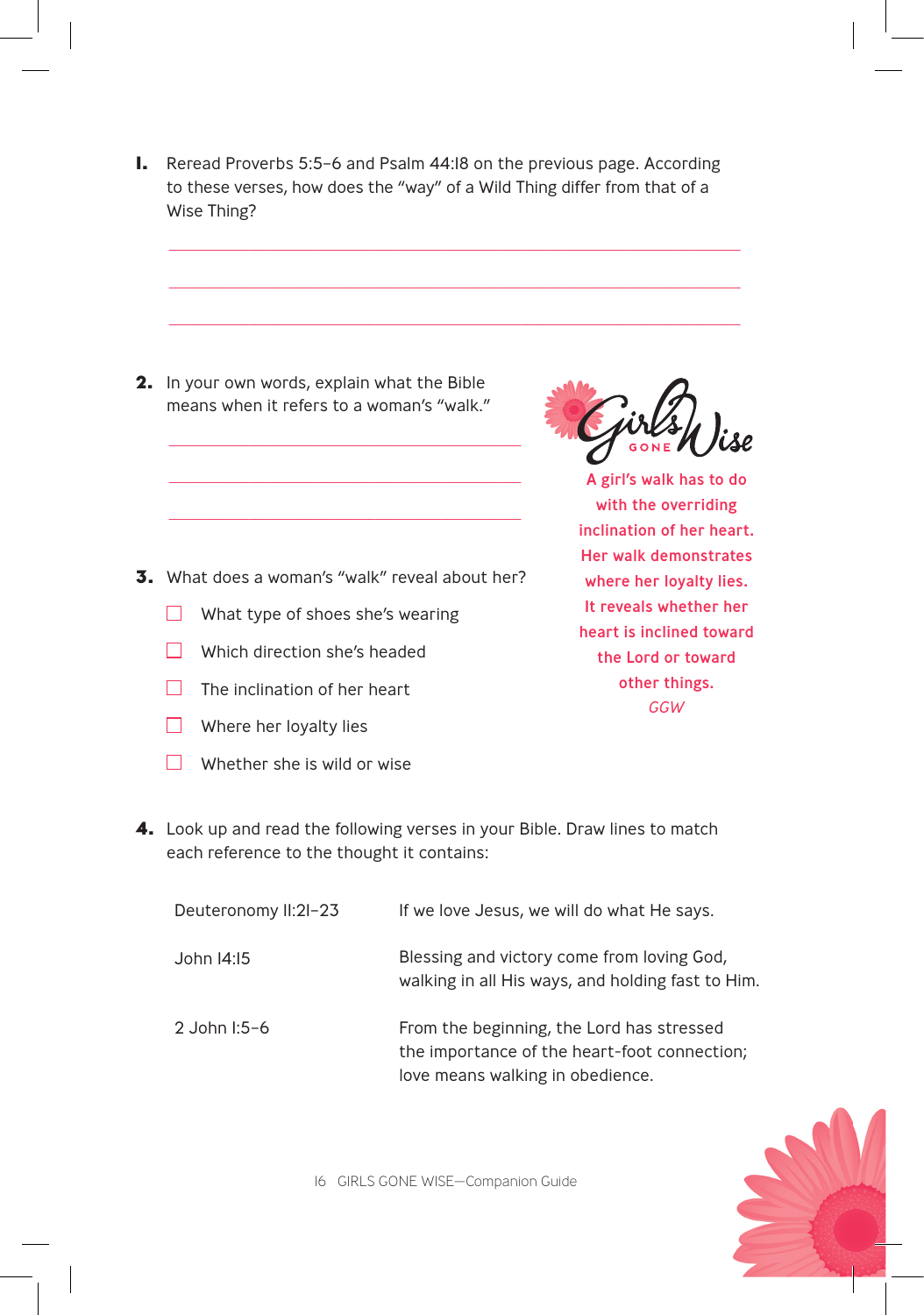**5.** If the Sage Father were to evaluate your "steps"—the way you think, talk, act, and all the small, daily choices you make—would He peg you as more wild or more wise? Why?

\_\_\_\_\_\_\_\_\_\_\_\_\_\_\_\_\_\_\_\_\_\_\_\_\_\_\_\_\_\_\_\_\_\_\_\_\_\_\_\_\_\_\_\_\_\_\_\_\_\_\_\_\_\_\_\_\_\_\_\_\_\_\_\_\_\_\_\_\_\_\_\_\_\_\_\_\_\_\_\_\_\_\_\_\_\_\_

\_\_\_\_\_\_\_\_\_\_\_\_\_\_\_\_\_\_\_\_\_\_\_\_\_\_\_\_\_\_\_\_\_\_\_\_\_\_\_\_\_\_\_\_\_\_\_\_\_\_\_\_\_\_\_\_\_\_\_\_\_\_\_\_\_\_\_\_\_\_\_\_\_\_\_\_\_\_\_\_\_\_\_\_\_\_\_

**6.** Take an honest look inside. Put a mark on the scale below to indicate how close you hold Christ to your heart's center:

Christ is not at the center of my heart. Christ is at the center of my heart. My ways wander. I try to follow all His ways.

\_\_\_\_\_\_\_\_\_\_\_\_\_\_\_\_\_\_\_\_\_\_\_\_\_\_\_\_\_\_\_\_\_\_\_\_\_\_\_\_\_\_\_\_\_\_\_\_\_\_\_\_\_\_\_\_\_\_\_\_\_\_\_\_\_\_\_\_\_\_\_\_\_\_\_\_\_\_\_\_\_\_\_\_\_\_\_

\_\_\_\_\_\_\_\_\_\_\_\_\_\_\_\_\_\_\_\_\_\_\_\_\_\_\_\_\_\_\_\_\_\_\_\_\_\_\_\_\_\_\_\_\_\_\_\_\_\_\_\_\_\_\_\_\_\_\_\_\_\_\_\_\_\_\_\_\_\_\_\_\_\_\_\_\_\_\_\_\_\_\_\_\_\_\_

**7.** What things most compete for that center spot in your affections?

**8.** What adjustments do you need to make to allow room for Christ to take His rightful place in your heart?

\_\_\_\_\_\_\_\_\_\_\_\_\_\_\_\_\_\_\_\_\_\_\_\_\_\_\_\_\_\_\_\_\_\_\_\_\_\_\_\_\_\_\_\_\_\_\_\_\_\_\_\_\_\_\_\_\_\_\_\_\_\_\_\_\_\_\_\_\_\_\_\_\_\_\_\_\_\_\_\_\_\_\_\_\_\_\_

\_\_\_\_\_\_\_\_\_\_\_\_\_\_\_\_\_\_\_\_\_\_\_\_\_\_\_\_\_\_\_\_\_\_\_\_\_\_\_\_\_\_\_\_\_\_\_\_\_\_\_\_\_\_\_\_\_\_\_\_\_\_\_\_\_\_\_\_\_\_\_\_\_\_\_\_\_\_\_\_\_\_\_\_\_\_\_

**9.** The Lord will help you change, if you truly want to. Write out a personalized version of God's promise by inserting your name in each blank.

 "I will give \_\_\_\_\_\_\_\_\_\_\_\_\_\_\_\_\_\_\_\_\_\_\_ a new heart, and a new spirit I will put within **wither all and I will remove the heart of stone from** 's flesh and give a heart of flesh. And I will put my Spirit within The metal of the cause of the Manuscript of the Manuscript of the Andrew Cause to walk in my statutes and be careful to obey my rules." (Ezekiel 36:26–28)